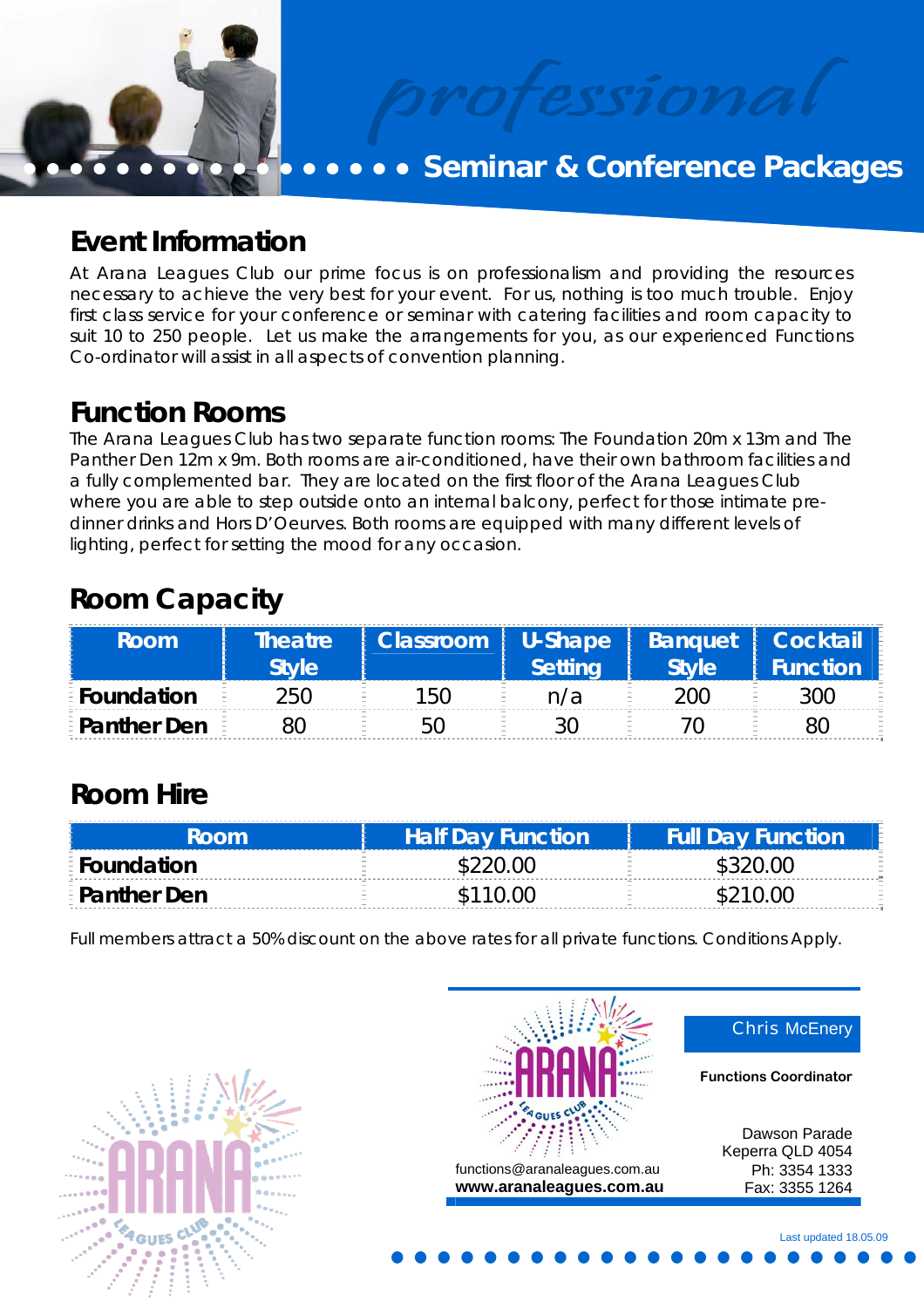

# **• • Seminar & Conference Packages**

### **Each Conference Package includes:**

- J Personalised service and professional advice
- & Complimentary microphone
- & Complimentary lectern
- & Complimentary whiteboard and accessories
- J Chilled water

#### **CSEO**

### **Let us organise everything for you:**

| <b>ITEM</b>                             | COST                                                   |
|-----------------------------------------|--------------------------------------------------------|
| Data Projector, Notebook & screen       | $\frac{2}{3}$ \$110.00                                 |
| E Screen                                | $\frac{1}{2}$ \$35.00                                  |
| <b>Data Projector &amp; Screen only</b> | $\frac{2}{3}$ \$80.00                                  |
| <b>BOCM Television and VCR or DVD</b>   | \$50.00                                                |
| <b>Staging</b>                          | <b>Pricing available on</b><br><i><b>E</b></i> request |

**All other Audio Visual equipment is available upon application – simply ask our Functions Co-ordinator Chris McEnery for further information.** 

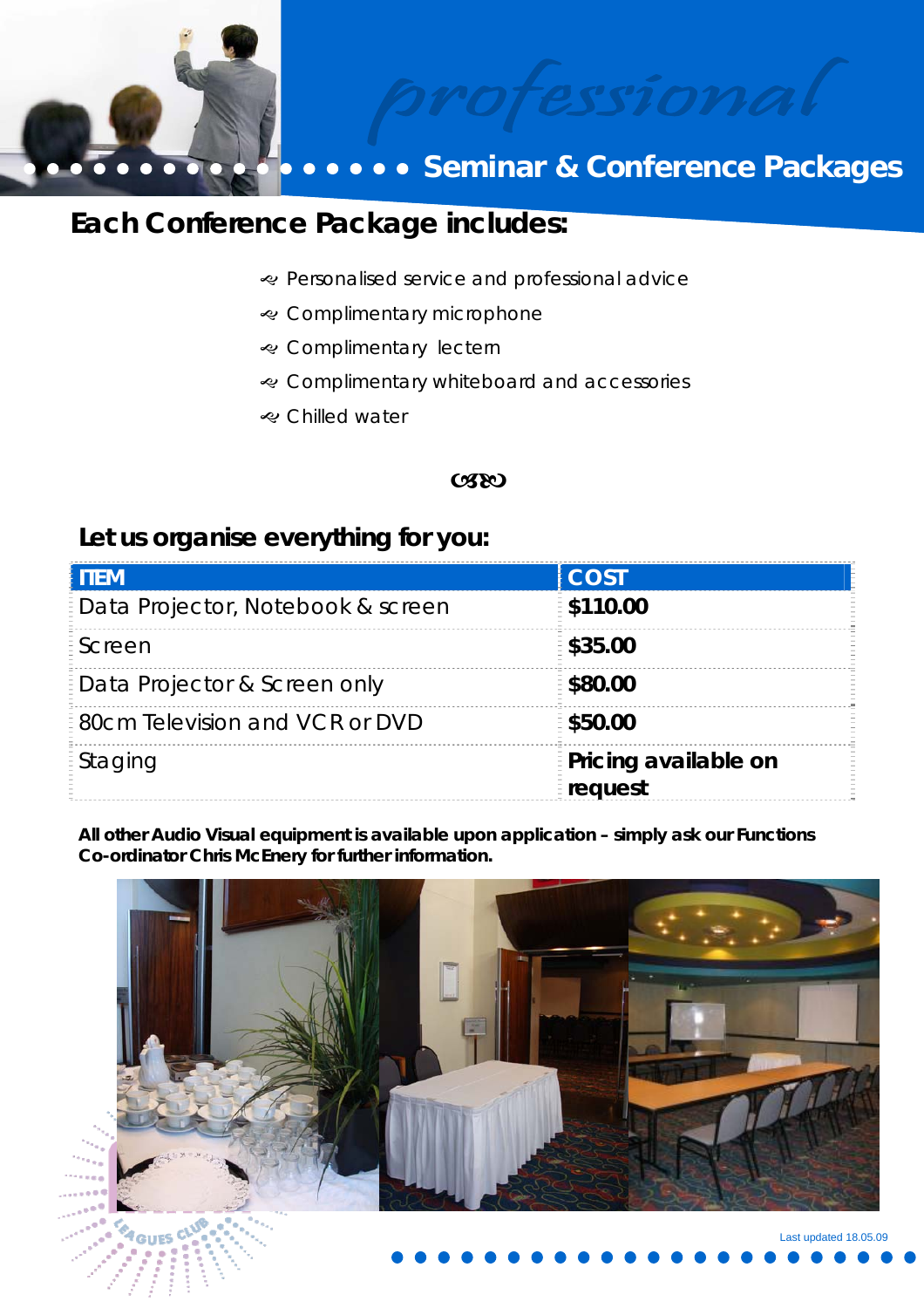

# **Seminar & Conference Packages**

### **Breakfasts**

#### **Plated Breakfast Served \$14.95 per person**

- e Chilled Fruit Juices
- & Freshly Brewed Tea & Coffee
- Sausage, Bacon, Scrambled Eggs, Tomatoes, Toast & Pastries
- · Selected Jams, Honey & Vegemite

#### **Arana's Breakfast Buffet \$12.95 per person**

- e Chilled Fruit Juices
- & Assorted Breakfast Cereals & Yoghurts
- · Seasonal Sliced Fruits
- & Toast, Muffins & Croissants
- Scrambled Eggs with Bacon, Sausages & Grilled Tomato
- · Selected Jams, Honey & Vegemite

# **Coffee Breaks**

#### **General Charges Per person**

Freshly Brewed Coffee & Tea - **\$2.50**

Juice by the jug - **\$6.90**

#### **Coffee Break A \$4.50 per person**

- & Freshly Brewed Coffee & Tea
- J Home baked assorted Cookies

### **Coffee Break B**

#### **\$6.95 per person**

- & Freshly Brewed Coffee & Tea
- Mini Muffins & Scones
- & Strawberry Jam & Cream

### **Working Lunches**

#### **Working Lunch A \$8.50 per person**

- & Assorted Sandwiches
- · Seasonal Fruit Platter
- & Freshly Brewed Coffee & Tea
- e Chilled Fruit Juice

#### **Working Lunch B \$9.95 per person**

- & Open Danish Sandwiches (3 per person)
- Display of Seasonal Sliced Fruits
- Freshly Brewed Coffee & Tea
- e Chilled Fruit Juice

#### **Working Lunch C \$14.00 per person**

- · Selection of Open Face Sandwiches
- & Deluxe Filled Croissants
- & Display of Seasonal Sliced Fruits & Cheese
- & Freshly Brewed Coffee and Tea
- e Chilled Fruit Juice

Decaffeinated coffee, herbal teas, light milk & artificial sweeteners available upon request

Last updated 18.05.09